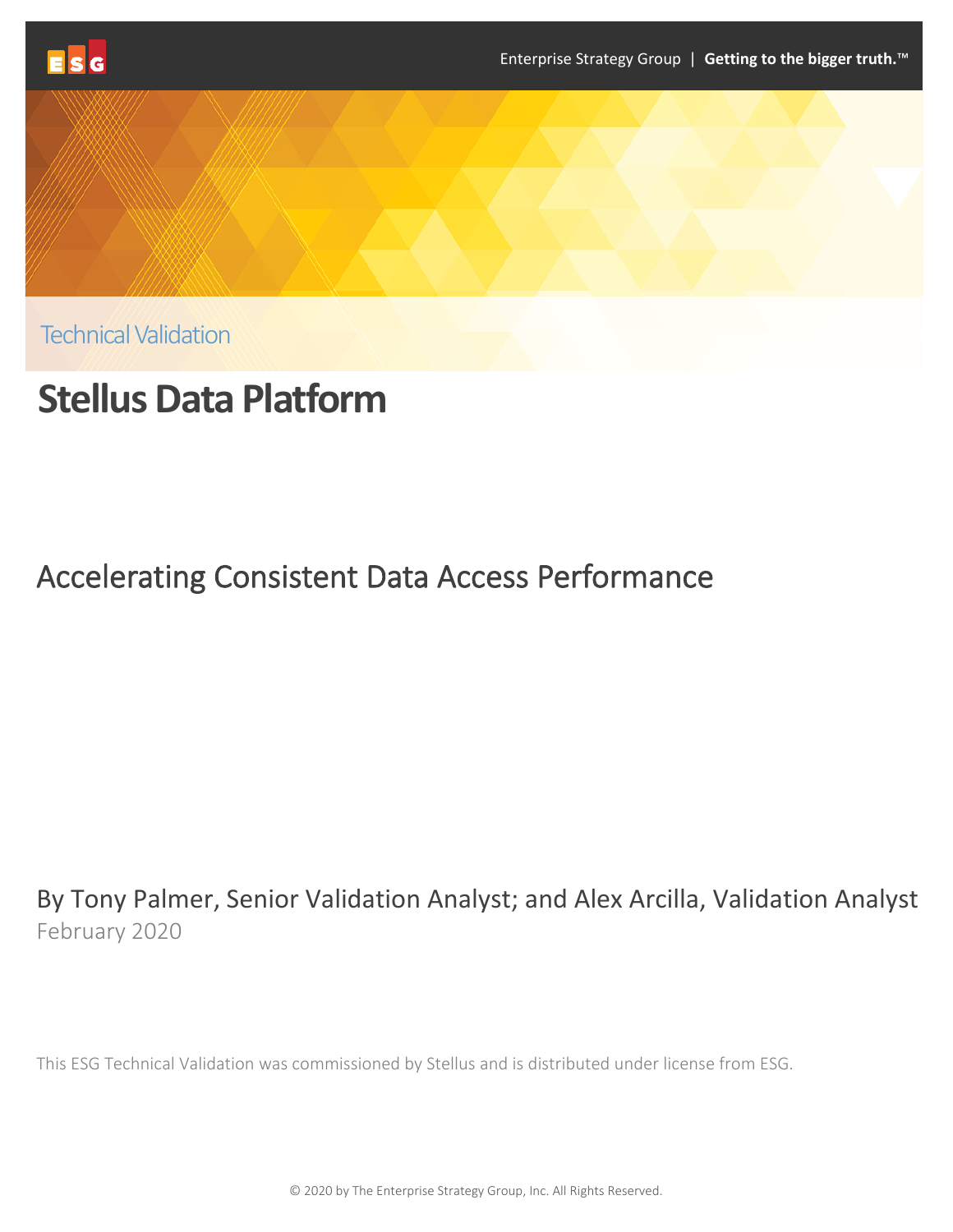

#### **Contents**

#### ESG Technical Validations

The goal of ESG Technical Validations is to educate IT professionals about information technology solutions for companies of all types and sizes. ESG Technical Validations are not meant to replace the evaluation process that should be conducted before making purchasing decisions, but rather to provide insight into these emerging technologies. Our objectives are to explore some of the more valuable features and functions of IT solutions, show how they can be used to solve real customer problems, and identify any areas needing improvement. The ESG Validation Team's expert third-party perspective is based on our own hands-on testing as well as on interviews with customers who use these products in production environments.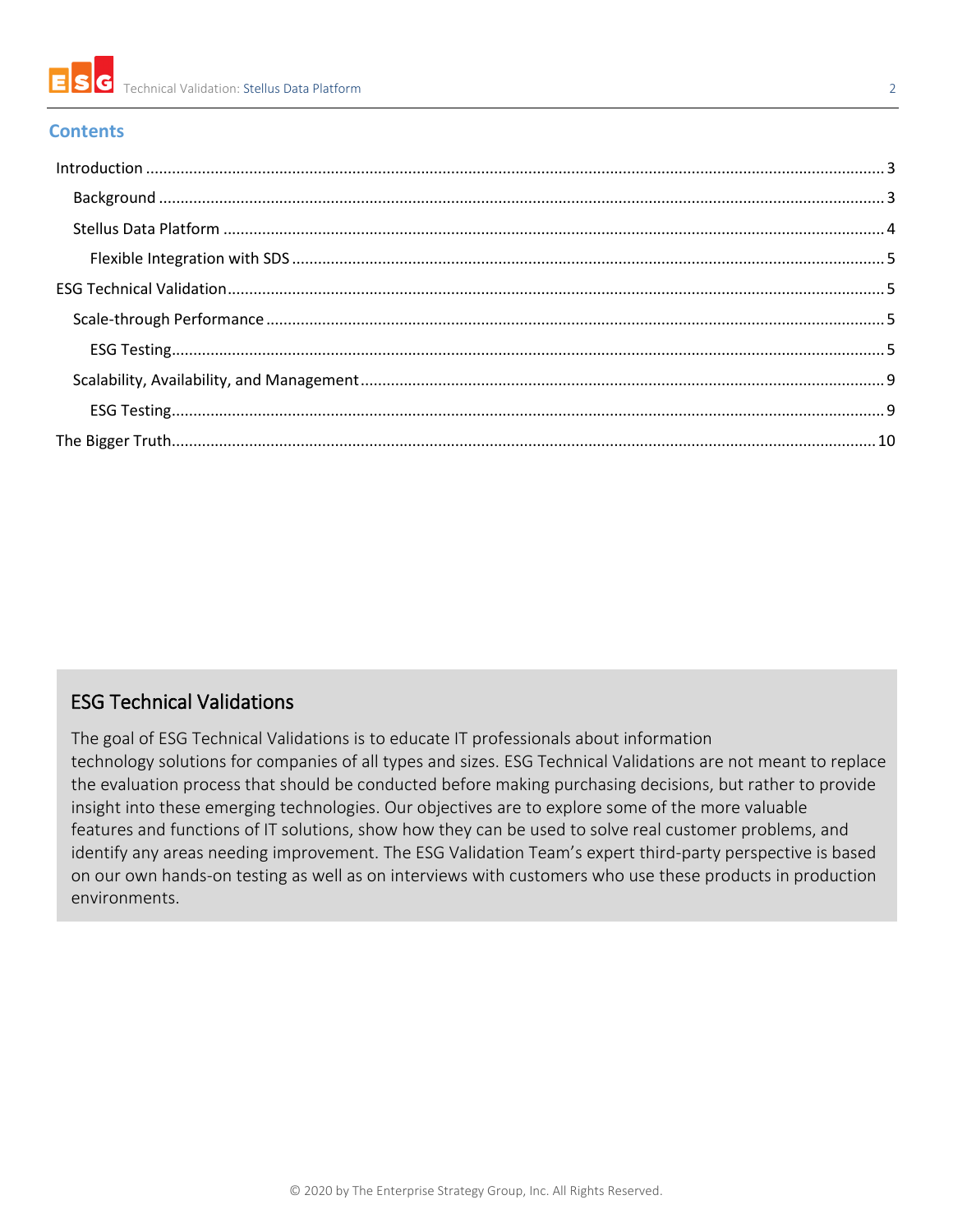

#### <span id="page-2-0"></span>**Introduction**

This ESG Technical Validation documents hands-on testing of the Stellus Data Platform (SDP). We evaluated how the SDP achieves high and consistent read and write performance via its "scale-through" architecture and looked at system availability.

#### <span id="page-2-1"></span>**Background**

ESG recently uncovered that more than four in ten organizations have at least [1](#page-2-3) PB of primary storage capacity.<sup>1</sup> It is not surprising, since 56% of these organizations anticipate their on-premises data growth to be at least 21%, with one in four expecting greater than 50% year over year growth over the next three years. With organizations facing this level of growth, software-defined storage (SDS) technologies are being considered as a viable way to grow storage capacity in a simple and flexible manner. In fact, 55% of surveyed organizations are already using SDS technology in production and another 14% are formally evaluating it (see [Figure 1\)](#page-2-2). Forty-six percent of those using or evaluating SDS technology already achieve or expect to achieve increased performance.

#### <span id="page-2-2"></span>**Figure 1. Software-defined Storage Usage**





#### *Source: Enterprise Strategy Group*

As larger amounts of both structured and unstructured data are generated and collected, organizations have turned to SDS to build out their storage infrastructure more efficiently; one primary goal is to scale both processing power and capacity independently of each other to meet their current needs without overprovisioning either element. Now that organizations are employing data-intensive applications such as those used for life sciences, post-production editing, the internet of things (IoT), artificial intelligence (AI), and machine learning, which utilize unstructured data, organizations seek out SDS solutions that will provide fast and consistent storage performance—for both reads and writes—as their storage grows and

<span id="page-2-3"></span><sup>1</sup> Source: ESG Master Survey Results, *[2019 Data Storage Trends](https://research.esg-global.com/reportaction/DataStorageTrendsMSR2019/Toc)*, November 2019. All ESG research references and charts in this technical validation were taken from this master survey results set, unless otherwise noted.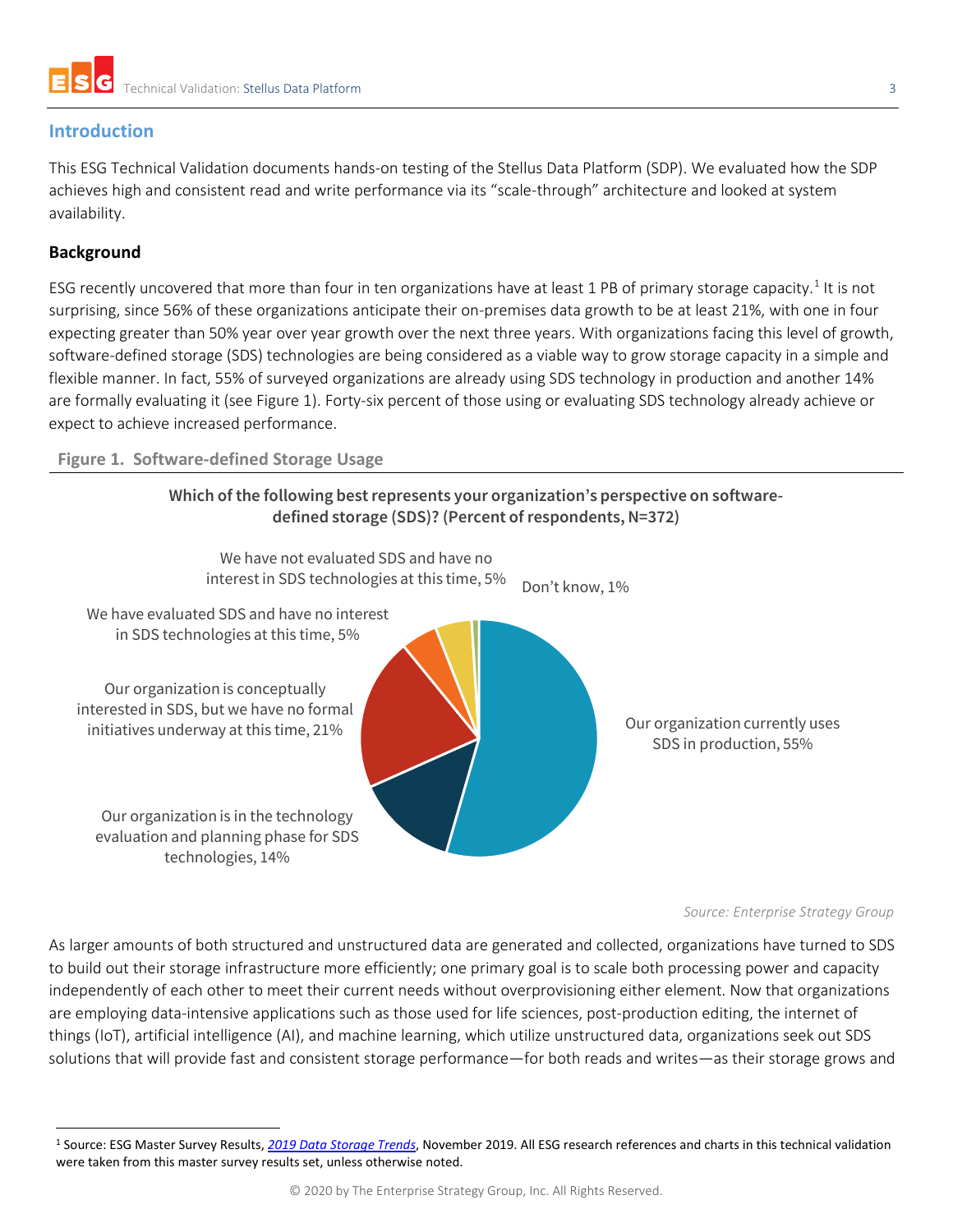support the large amount of application processing required so they can process data and extract value without unnecessary delay.

#### <span id="page-3-0"></span>**Stellus Data Platform**

Stellus designed the Stellus Data Platform to support and manage the exponential growth of unstructured data that organizations need to leverage data-intensive applications for competitive advantage. The Stellus Data Platform can deliver fast, consistent, and scalable read and write performance. Depending on the specific application use case, the SDP can deliver performance of 20-80+ GB/s read throughput and 19-70+ GB/s write throughput.

Leveraging SDS, organizations can scale processing power and capacity independently via its "scale-through" architecture, consisting of Data Managers (DMs) and Key-Value Stores (KVSs) (see [Figure 2\)](#page-3-1). With both scale-up and scale-out architectures of traditional storage solutions, organizations either need to scale up processing power by adding smaller storage systems at the expense of adding unwanted capacity or scale out by adding larger systems to gain additional capacity at the expense of purchasing unwanted processing power. Adding systems to scale processing power or capacity did not translate into consistent increases in overall performance. With the Stellus "scale-through" architecture, which is described as a separate category from "scale-up" and "scale-out" architectures, organizations have the option of adding DMs for increasing processing power or KVSs for increasing capacity. As each component is added, performance increases at a consistent rate.

To deal with unstructured data, Stellus has developed the KVS, leveraging the approach used by companies such as Google and Facebook. Unlike traditional block storage, a Key-Value Store allows for searching and identifying unstructured data via metadata. The metadata also supports the SDP's high read and write performance as it enables fast unstructured data retrieval and storage of processed data. Global data maps and data caches are no longer required.



<span id="page-3-1"></span>**Figure 2. Stellus's 'Scale-through' Architecture**

*Source: Enterprise Strategy Group*

The SDP leverages 8TB hot-swappable, non-volatile memory express (NVMe) solid state drives (SSD) that help to reduce latency, achieve higher overall performance, and increase storage capacity in smaller form factors. Because they are hot swappable, critical applications can continue to run, minimizing any downtime due to hardware failure. The base Stellus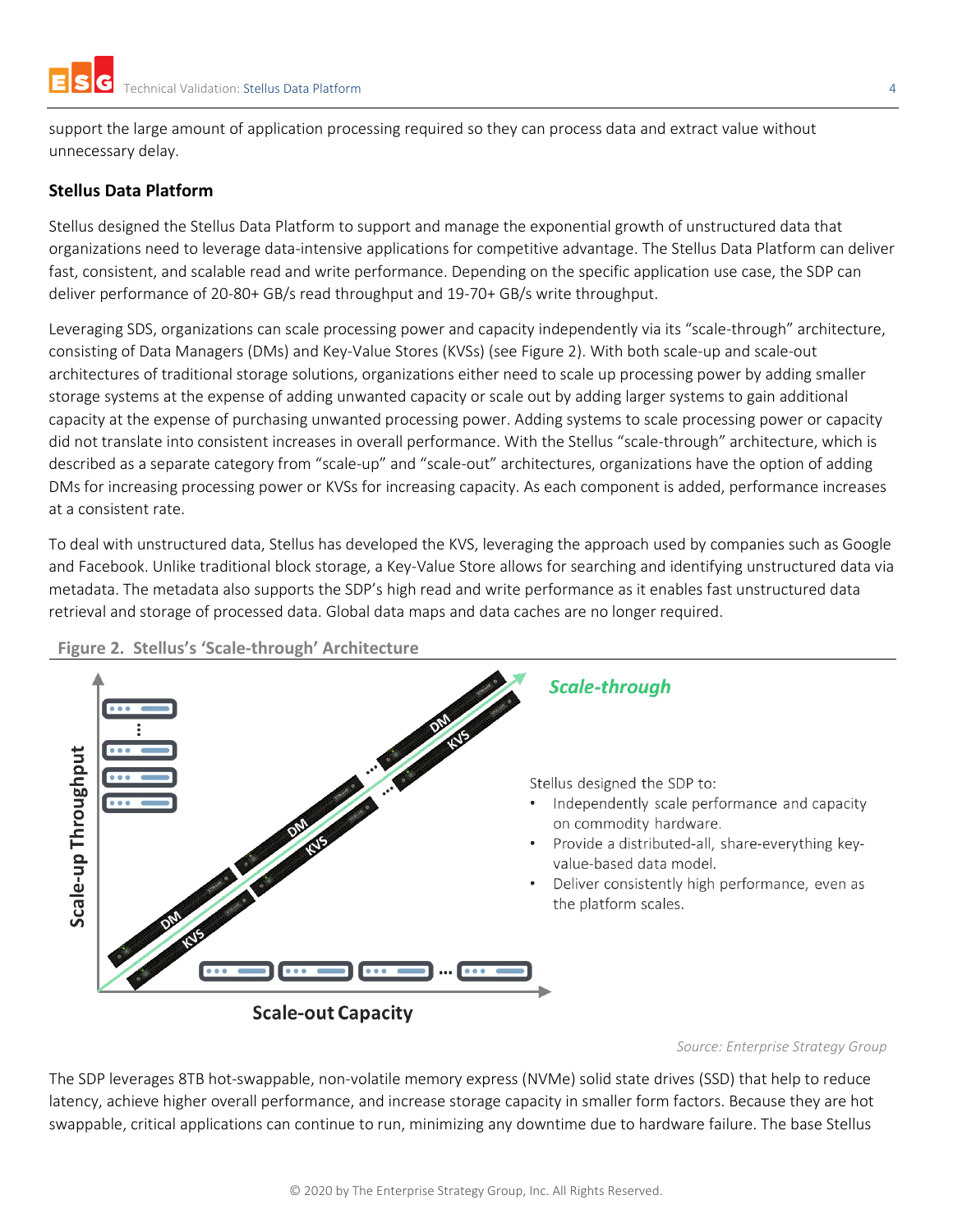SDP configuration is delivered in a 5RU<sup>[2](#page-4-4)</sup> rack mount package and has 184 TB of storage capacity; the largest configuration contains a maximum of eight DMs and eight KVSs, contained in 17RU with 1.475 PB of storage capacity.

Stellus also delivers a management service via the cloud so that organizations can manage and monitor the SDP. With client-level access analytics, organizations can gain insight and control over application performance and overall system reliability.

#### <span id="page-4-0"></span>Flexible Integration with SDS

As the Stellus Data Platform leverages SDS technology, it is designed to integrate easily into existing data center environments, offering support for a wide breadth of hardware options, thus having the flexibility to integrate new or different hardware technologies as they become available or demands shift. More than a third (37%) of organizations using or expecting to leverage SDS technology—such as the Stellus Data Platform—identify this ability to offer greater flexibility and choice of hardware as a key benefit driving interest in or use of SDS technology.

Simplifying technology integration is essential for modern IT environments, as nearly two-thirds of IT decision makers (64%) say IT is more complex compared with two years ago. There is more impact on organizations with mature digital transformation initiatives, as they are three times likelier than those with no digital transformation initiatives (29% versus 9%) to say IT is significantly more complex today. Of those experiencing this increase in complexity, 37% of organizations identify increases in data volumes as a top-five driver of that complexity, while 27% view digital transformation initiatives to leverage new technology to change operations as another top driver.<sup>[3](#page-4-5)</sup> Organizations need technologies that can help address the massive growth in digital business demands, while simplifying the integration of those technologies into the data center.

#### <span id="page-4-1"></span>**ESG Technical Validation**

ESG performed evaluation and testing of the Stellus Data Platform at the Stellus facility in San Jose, California. Testing was designed to demonstrate the scalable, consistent performance of the Stellus "scale-through" architecture and validate the tangible business value offered by the platform.

#### <span id="page-4-2"></span>**Scale-through Performance**

ESG tested using industry-standard tools and methodologies, and focused on validating Stellus performance using highthroughput streaming real-world workloads, as are used in multiple industries: media and entertainment, life sciences, seismic analysis, and IoT data acquisition and analysis. The goal of this phase of testing was to validate that Stellus can deliver tens of gigabytes per second of throughput with high availability while scaling performance and throughput independently.

#### <span id="page-4-3"></span>ESG Testing

The test bed utilized by ESG consisted of 16 GPU-based clients, each running Davinci Resolve 16 video editing software. The workstations were connected to a Stellus SDP-220 via 100Gb Ethernet. The Stellus SDP-220 was populated with two DMs and two KVS enclosures, each populated with 24x 8TB NVMe drives. We had 32 different uncompressed 4K videos stored on the Stellus SDP.

<span id="page-4-4"></span><sup>2</sup> Dimensions of an RU (rack unit) are 1.75" H x 17.2" W x 34" D.

<span id="page-4-5"></span><sup>3</sup> Source: ESG Master Survey Results, *[2020 Technology Spending Intentions Survey](https://research.esg-global.com/reportaction/TechnologySpendingIntentionsMSR-Jan2020/Toc)*, January 2020.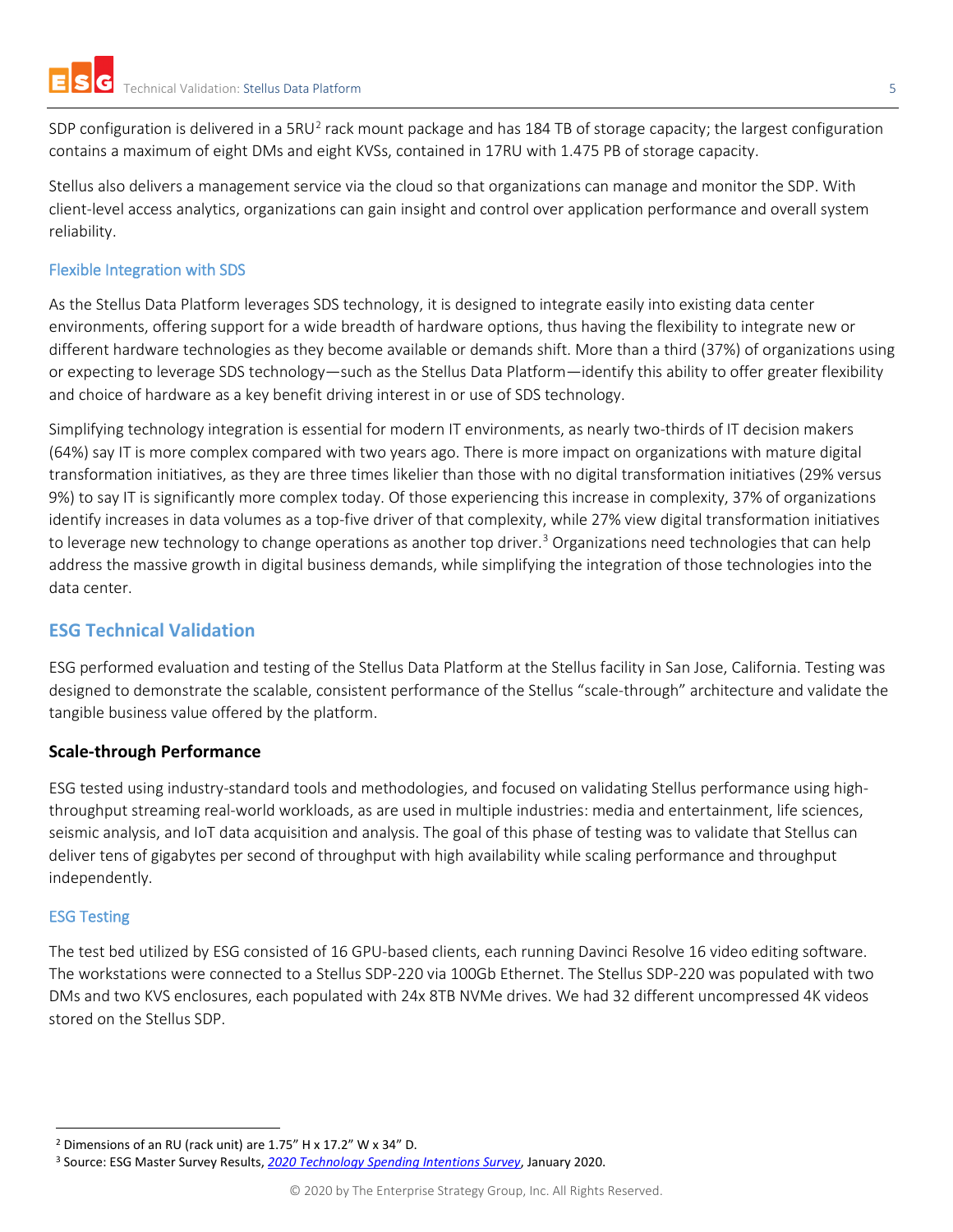



*Source: Enterprise Strategy Group*

First, we started up sixteen simultaneous 4K video streams using eight of the workstations. The streams started up and began to run, and we verified that the Stellus SDP-220 was servicing 17.6 GB/second of video throughput in five RU without stutter, jitter, or dropped frames as we let this workload run for 30 minutes. Next, we upgraded the system to a Stellus SDP-420 by adding two DMs. The DMs were powered up and in the rack. Adding them to the cluster took just a couple of clicks, and they were online in less than 15 minutes. Once the upgrade was complete, we started up 32 simultaneous uncompressed 4K video streams. As seen in [Figure 4,](#page-5-0) the Stellus Data Platform was then servicing 34.6 GB/sec—occupying only seven RU—and the video was playing smoothly on all clients without stutter, jitter, or dropped frames.



<span id="page-5-0"></span>**Figure 4. Stellus Data Platform Streaming Performance**

*Source: Enterprise Strategy Group*

Next, we examined single-client, multi-threaded read and write performance on the SDP-420 and 440. The FIO benchmark—v. 3.13 for Windows—was used to generate the workloads, running on a single workstation connected via multiple 100Gbps Ethernet connections. As seen in [Figure 5,](#page-6-0) the SDP-420 was able to sustain 45 GB/sec of reads.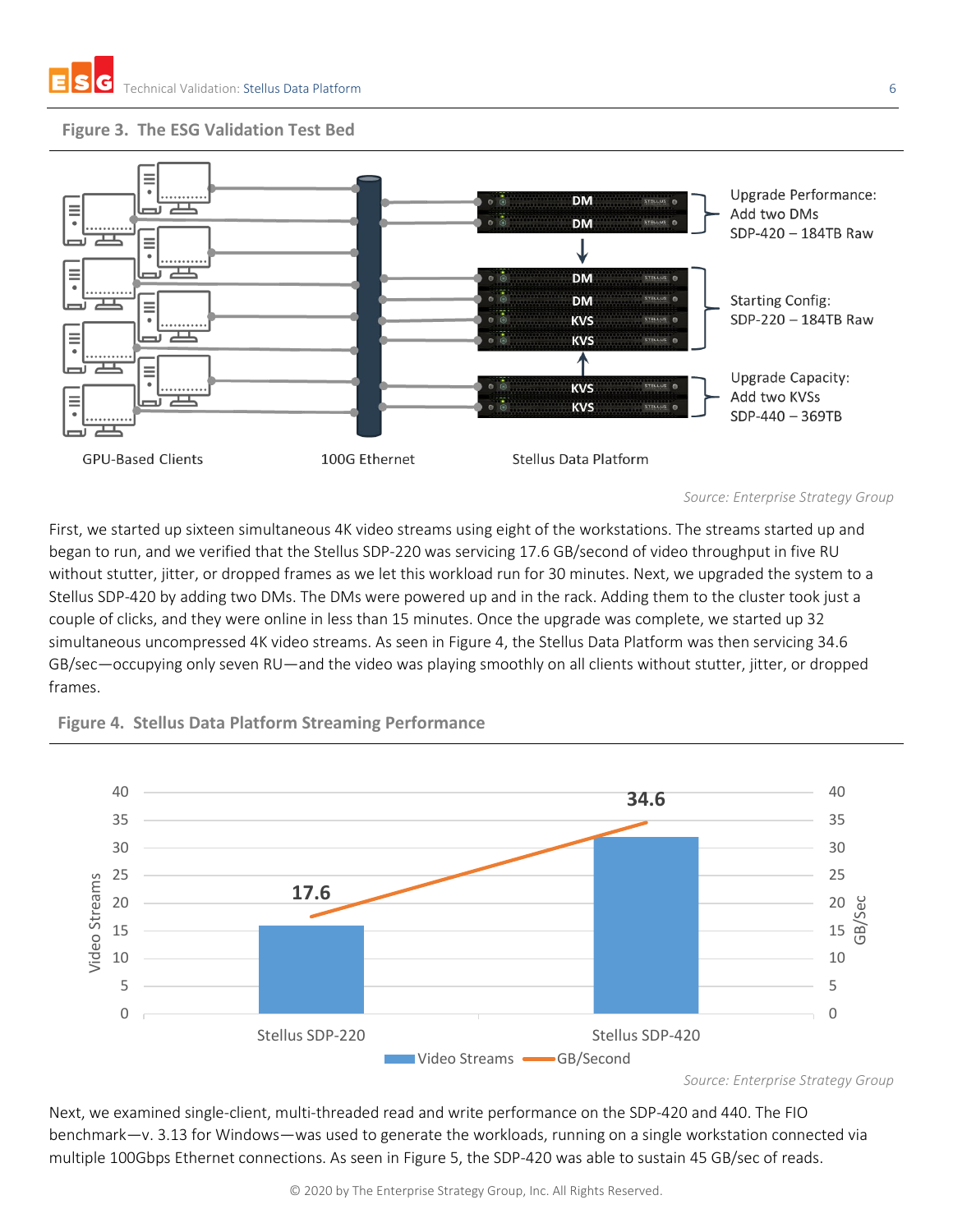

<span id="page-6-0"></span>**Figure 5. Stellus Data Platform Single Client Read Performance**



Next, we looked at writes. The same client was used to generate a 100% write workload against an SDP-440. Stellus was able to sustain 41.3GB/sec as seen in [Figure 6.](#page-6-1)



<span id="page-6-1"></span>**Figure 6. Stellus Data Platform Single Client Write Performance**

*Source: Enterprise Strategy Group*

The results of both tests are summarized in [Figure 7.](#page-7-0)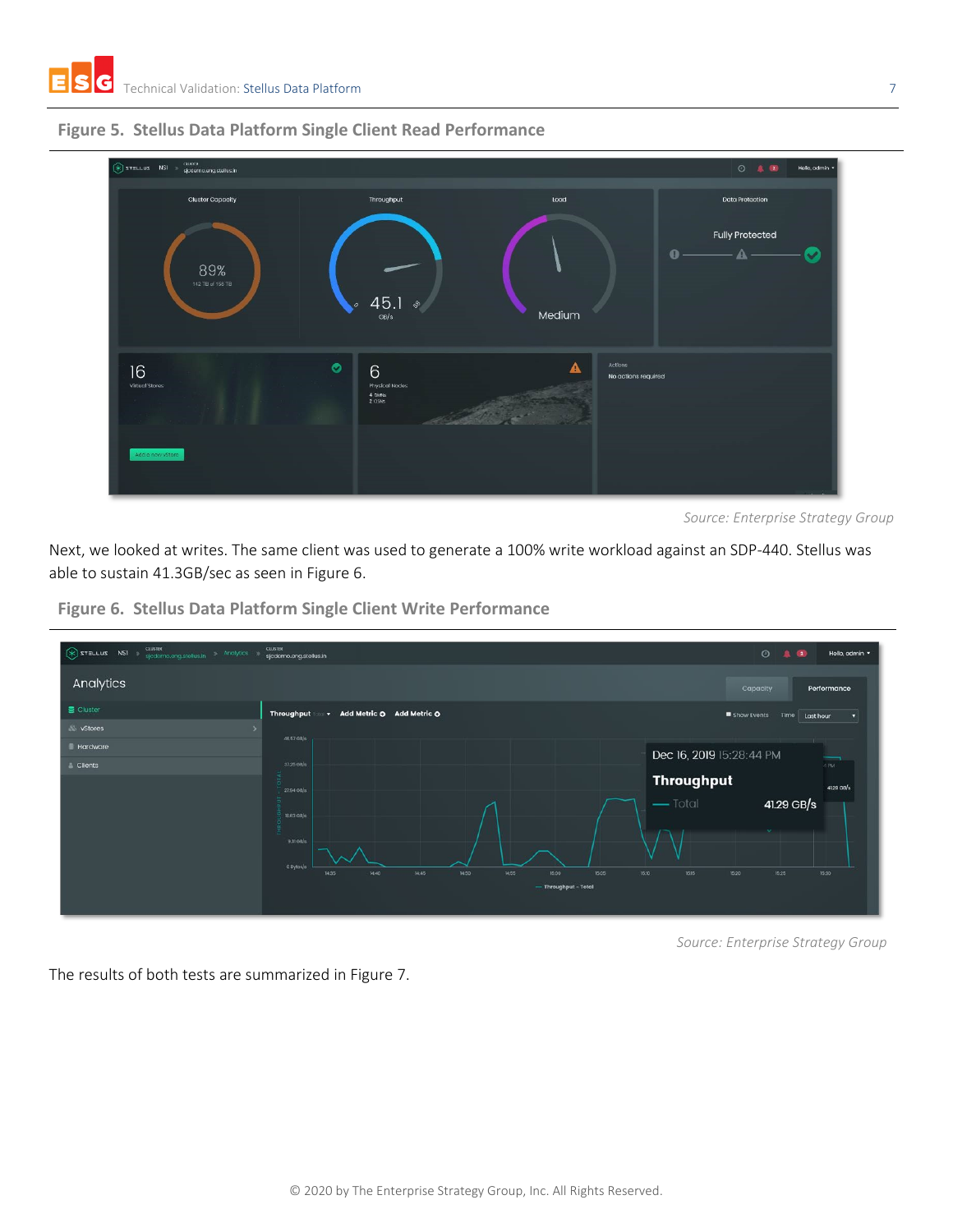

#### <span id="page-7-0"></span>**Figure 7. Stellus Data Platform Single Client Read and Write Performance**

It's important to note that not only are read and write performance nearly equal, which is not the case for most file storage systems, but also both read and write performance in this test exceeded Stellus's guidance for performance of the SDP-420 and 440, which is 40 GB/sec. It's also important to note that response time across all tests never exceeded 500 µsec.

## **Why This Matters**

The complexity and performance challenges associated with a modern storage environment can lead to overbuying storage capacity in order to achieve acceptable levels of performance. Because poor storage performance can result in lost sales, lost customer goodwill, lost productivity, and lost competitiveness, it's imperative that organizations keep their infrastructures performing to the best of their ability.

ESG has validated that the Stellus Data Platform delivers consistently impressive performance and sub-500 µsec response times, and it does so in a high-density package. Stellus accomplishes this through a combination of deep file system and storage expertise that enabled the design of an architecture that leverages Key-Value Stores (KVSs), keyvalue-over-fabric (KVoF) networking, and algorithmic data locality, all working together to provide an enterprise-ready, scalable file system that has the potential to change the game.

The parity between read and write performance was particularly impressive, with the Stellus Data Platform exceeding the Stellus performance claims for the model under test, delivering 41.3 GB/sec write and 45.1 GB/sec read throughput, the fastest we have ever seen for a file storage system. These performance levels and near parity in reads and writes are essential to advancements in media and entertainment workloads like volumetric capture, life sciences research involving high-speed microscopy and genome sequencing, and all forms of the industrial internet of things (IIoT). Near parity reads and writes can create a competitive edge for digital enterprises that depend on write-intensive workloads. Stellus eliminates the latency inherent when existing NAS systems must force destage on writes.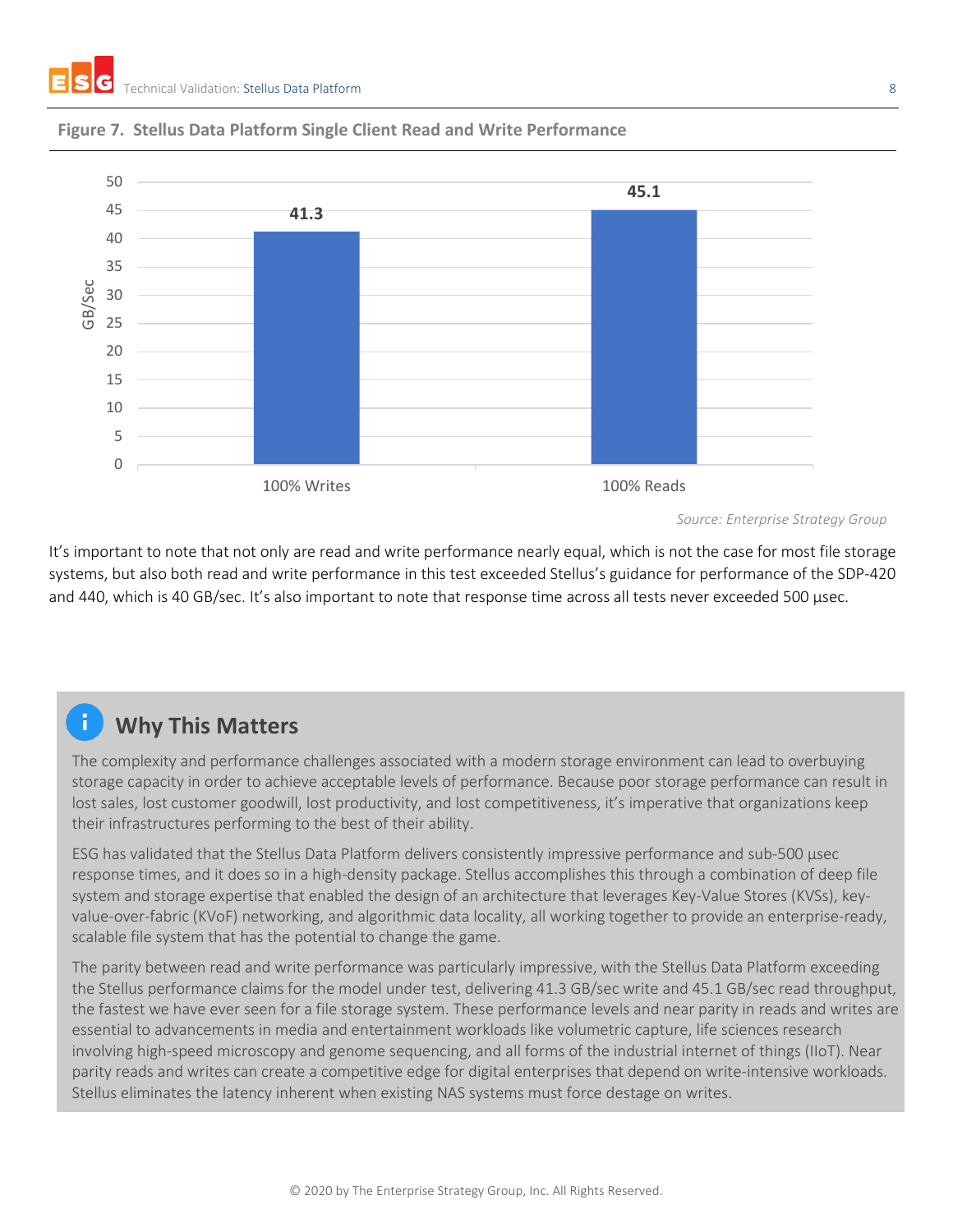#### <span id="page-8-0"></span>**Scalability, Availability, and Management**

ESG examined scalability and availability of the platform by adding two Key-Value Stores to increase capacity and simulating a drive failure by pulling an SSD while the system was running the 16-stream workload, with 4K uncompressed video.

#### <span id="page-8-1"></span>ESG Testing

ESG observed the Stellus Data Platform's performance when upgrading the system from an SDP-420 to an SDP-440 by adding two Key-Value Stores. With the new nodes powered on and connected to the network, adding them to the cluster took just a couple of clicks. Rebalancing the cluster—redistributing the data so it resided evenly across all four nodes—took 43 minutes, 12 seconds. Performance remained consistent as the cluster rebalanced.



**Figure 8. Scale-through Upgrade—Add Capacity**

Next, ESG tested how the Stellus Data Platform handled an SSD failure while video continued to stream. We first tested how long the SDP would rebalance data after pulling one SSD. According to the Stellus Data Platform System Control, rebalancing took 8 minutes, 23 seconds. When we inserted a replacement drive and added it into the cluster, the rebalance completed in 16 minutes, 18 seconds.

We repeated the same test to verify that the rebalancing times were consistent. After removing a different drive from another KVS, time to rebalance was 8 minutes, 35 seconds. After replacing the drive, the cluster rebalanced in 16 minutes, 47 seconds. We should note that during both drive removals and rebalancing events, performance remained consistent at over 17GB/sec.

Finally, ESG looked at the manageability of the system. The Stellus System Control (SSC) provides a clean interface that we found easy to use to monitor and manage the system. Tasks like replacing SSDs and upgrading the system by adding KVSs and DMs took only a couple of clicks. Availability events like SSD failures triggered clear, concise alerts on the home screen. In addition, the Stellus Data Platform provides RESTful APIs with a Python add-on to provide data scientists with the ability to execute fine-grained automation and control.

*Source: Enterprise Strategy Group*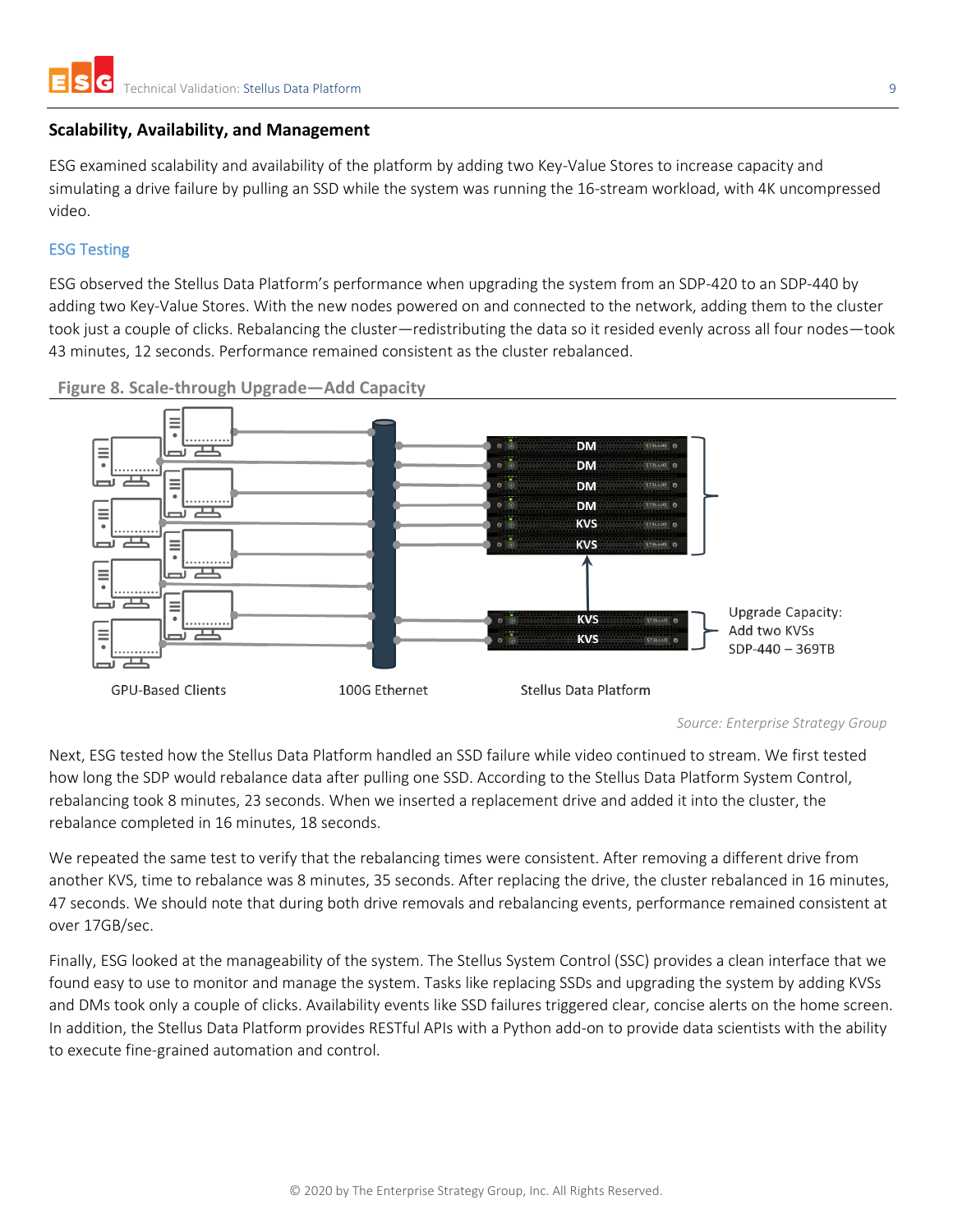### **Why This Matters**

When asked to name their biggest challenges in terms of their on-premises storage environment, for file environments, both data protection (30%) and rapid data growth rates (25%) were among the most cited responses. A file storage system must address both challenges without compromising performance.

ESG validated that the Stellus Data Platform effectively addresses these issues. The fully redundant architecture is highly available and provides extremely low-latency performance during planned and unplanned outages. The platform rebalanced data after loss of a 7.68TB drive in a 92TB data space in less than nine minutes with minimal impact to system performance. System upgrades were fast and simple to execute, enabling ESG to double storage capacity with a couple of clicks and less than 45 minutes processing time. The system also offers impressive density, scaling to 1.475 PB in just 17 RU

Business process improvement continues to be a high IT priority. One important area where businesses can improve process is system monitoring and management. ESG validated that the Stellus System Control makes monitoring and management of the Stellus Data Platform easy. Stellus's RESTful APIs and Python add-on enable data scientists to execute fine-grained automation and control.

#### <span id="page-9-0"></span>**The Bigger Truth**

Organizations are continuing to generate and store exceptionally large amounts of unstructured data. ESG uncovered that more than half of organizations expect their on-premises data to grow by at least 21% annually over the next three years. With the increasing adoption and use of data-intensive applications—the internet of things (IoT), artificial intelligence, and machine learning, to name just a few—organizations require a solution that can efficiently store and process data with consistently high read and write performance at parity. The solution should also scale in a manner that enables organizations to increase processing power and capacity independently. When scaling either processing power or capacity, read and write performance should increase consistently and predictably.

#### **Figure 9. Top Five Benefits of Software-defined Storage**



**What benefits has your organization realized–or does it expect to realize–as a result of deploying software-defined storage technology (SDS)? (Percent of respondents, N=334, five responses accepted)**

*Source: Enterprise Strategy Group*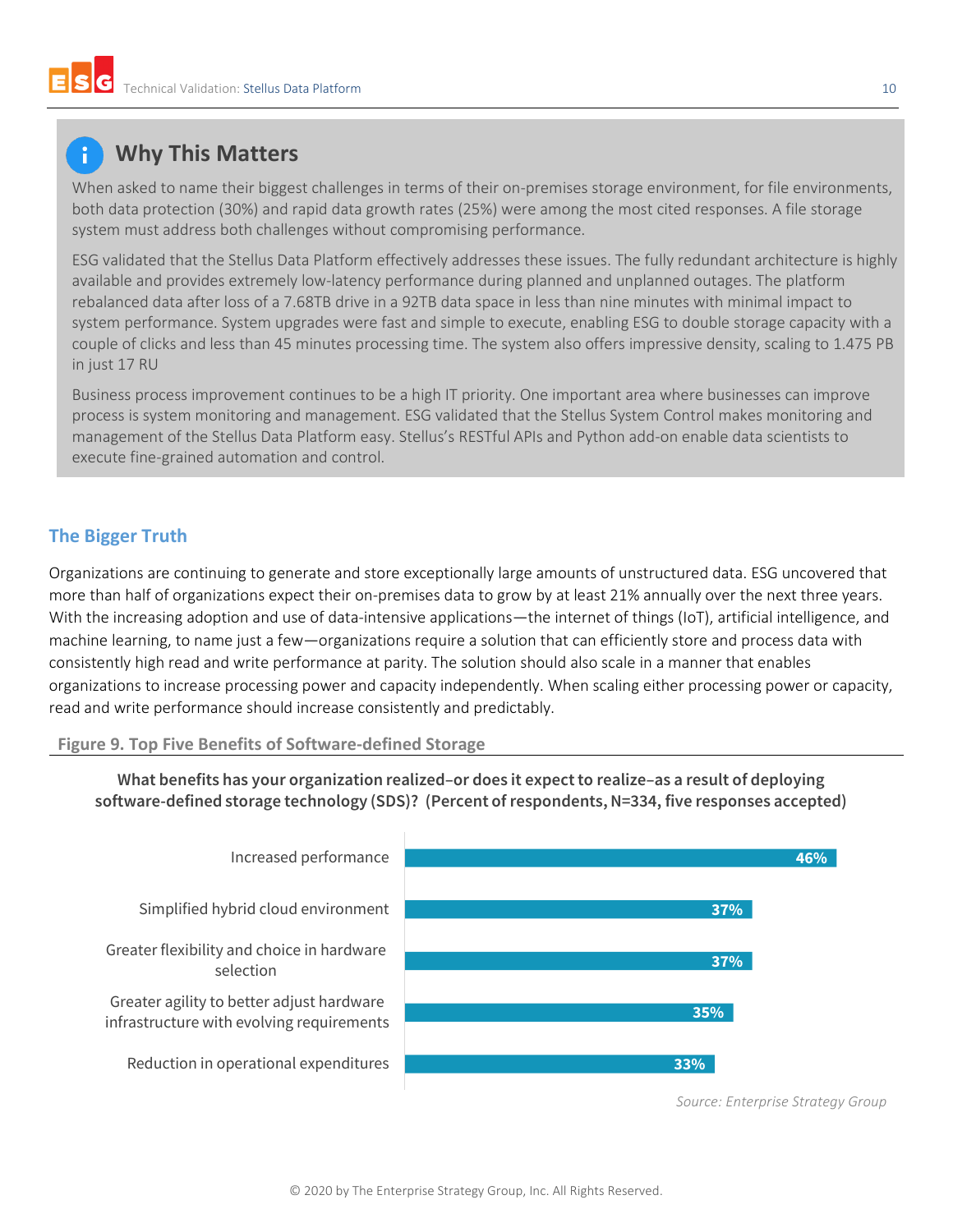The Stellus Data Platform has been designed to provide scalable and highly performant storage, addressing the continued growth of unstructured data in organizations. SDP can increase processing power or capacity independently by adding Data Managers and Key-Value Stores, respectively. The addition of either or both components results in consistent increases in

both read and write performance. Read and write performance currently scale from 20 to 80 GB/s. The high, consistent performance of the SDP is also supported using key-value-over-fabric (KVoF) and algorithmic data locality to simplify the storage and retrieval of data. NVMe SSDs enable the SDP to store large amounts of data, as the Stellus system can support up to 1.475 PB in a 17RU form factor. Stellus also supports advanced erasure coding, cloud integration, and the U.2 format.

ESG testing of the Stellus Data Platform validated that with more than 45 GB/sec of sustained streaming of read traffic in seven rack units and over 41GB/sec sustained write traffic in only nine rack units, it's the fastest we have ever seen for a file storage system. The platform

#### Ease of Use and Maintenance

Stellus System Control (SSC) provides a clean interface that we found easy to use to monitor and manage the system. Tasks like replacing SSDs and upgrading the system by adding KVSs and DMs took only a couple of clicks. Stellus scale-through upgrades are fast and easy: DMs and KVSs were added to the cluster with three clicks. The DMs were online in less than 15 minutes. With KVSs, rebalancing in the background completed in less than an hour.

also provided easy scalability, high availability through component failures, and simple management.

ESG looks forward to seeing how customers respond to this new composable storage platform. At this point, Stellus has invested heavily in design, testing, and integration to ensure high performance and smooth operation. The addition of features like automatic snapshots would provide even more value to customers.

If your organization is looking to gain a competitive edge as you use IT to transform the business into a digital enterprise, ESG believes that you should strongly consider the performance and operational advantages of fueling the data-driven enterprise with the Stellus Data Platform.